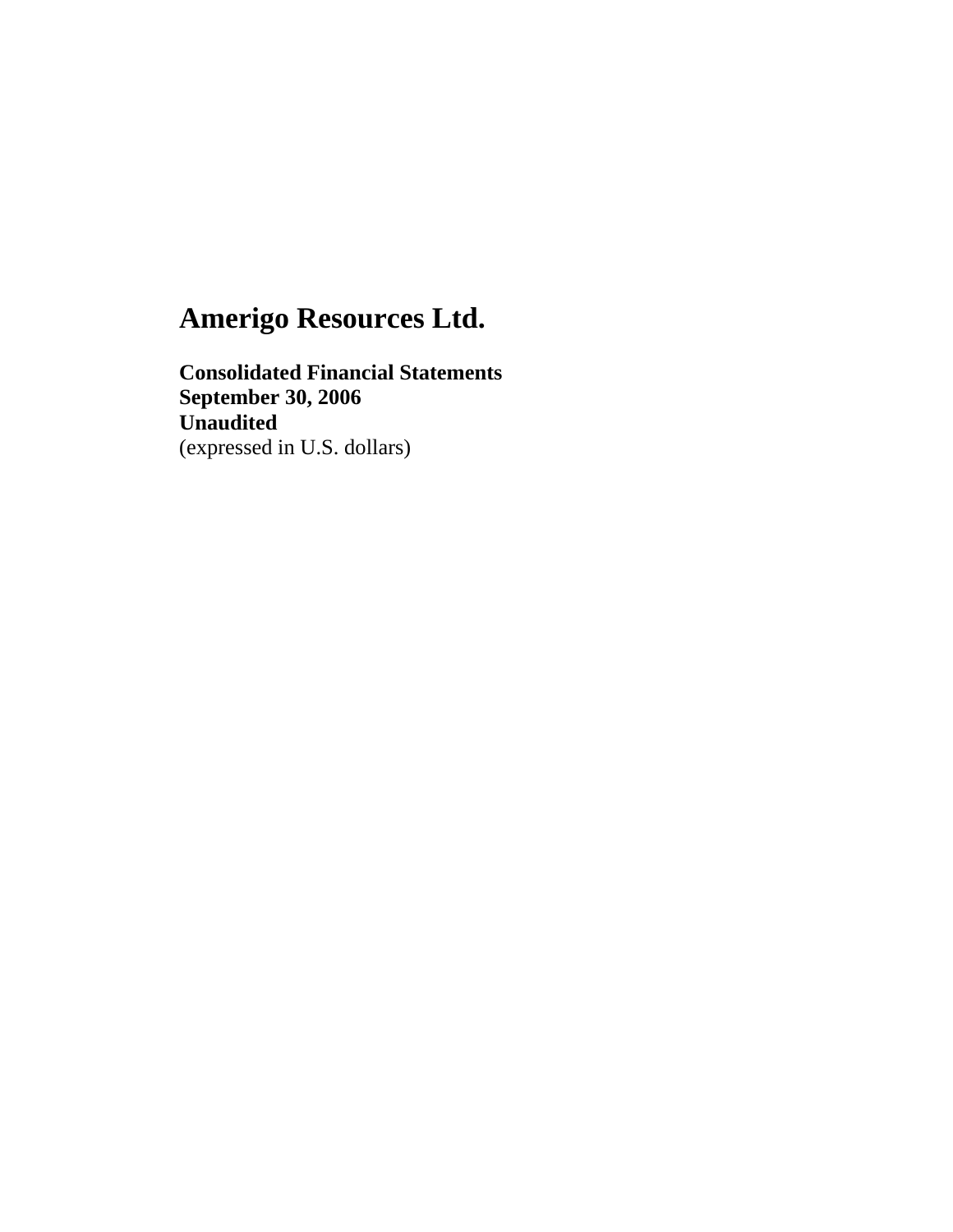Consolidated Balance Sheets (Unaudited)

|                                                                                                                                                                                                                                                                                                                                                     | September 30<br>2006<br>\$                                                                                              | December 31<br>2005<br>\$                                                                                               |
|-----------------------------------------------------------------------------------------------------------------------------------------------------------------------------------------------------------------------------------------------------------------------------------------------------------------------------------------------------|-------------------------------------------------------------------------------------------------------------------------|-------------------------------------------------------------------------------------------------------------------------|
| <b>Assets</b>                                                                                                                                                                                                                                                                                                                                       |                                                                                                                         |                                                                                                                         |
| <b>Current assets</b><br>Cash and cash equivalents<br>Accounts receivable<br>Prepaid expenses<br>Plant supplies and inventory                                                                                                                                                                                                                       | 12,562,294<br>9,774,477<br>754,772<br>2,369,564                                                                         | 12,953,516<br>9,267,610<br>638,337<br>2,392,017                                                                         |
|                                                                                                                                                                                                                                                                                                                                                     | 25,461,107                                                                                                              | 25,251,480                                                                                                              |
| <b>Investment in Nikos Explorations (Note 7)</b><br><b>Investment in Chariot Resources</b> (Notes 8 and 10)<br><b>Mineral property, plant and equipment</b> - net (Note 2)<br><b>Contractual right</b> – net (Note 3)<br><b>Other</b>                                                                                                               | 1,204,947<br>12,496,283<br>74,011,180<br>7,981,671<br>21,661                                                            | 936,747<br>52,725,600<br>8,305,083<br>20,540                                                                            |
|                                                                                                                                                                                                                                                                                                                                                     | 121,176,849                                                                                                             | 87,239,450                                                                                                              |
| <b>Liabilities</b>                                                                                                                                                                                                                                                                                                                                  |                                                                                                                         |                                                                                                                         |
| <b>Current liabilities</b><br>Accounts payable and accrued liabilities<br>Bank loan (Note 9)<br>El Teniente royalty payable (Note 6)<br>Due to related parties (Note 4)<br>Note and interest payable (Note 9)<br><b>Other payables</b><br><b>Asset retirement obligation</b><br><b>Future income tax</b><br><b>Minority interest</b> (Note $4(a)$ ) | 9,833,377<br>3,751,489<br>3,277,325<br>22,156<br>16,884,347<br>702,528<br>2,307,306<br>4,137,460<br>1,000<br>24,032,641 | 9,906,820<br>3,205,525<br>59,789<br>3,842,983<br>17,015,117<br>569,920<br>2,193,448<br>4,169,112<br>1,000<br>23,948,597 |
| <b>Shareholders' Equity</b><br><b>Capital stock</b> (Note 5)<br>Value assigned to stock options (Note $5(c)$ )<br><b>Retained earnings</b><br><b>Cumulative translation adjustment</b><br><b>Subsequent Events (Note 10)</b>                                                                                                                        | 55,390,954<br>1,370,406<br>40,404,958<br>(22, 110)<br>97,144,208<br>121,176,849                                         | 39,451,043<br>1,219,194<br>22,642,726<br>(22, 110)<br>63,290,853<br>87,239,450                                          |
| <b>Approved by the Board of Directors</b>                                                                                                                                                                                                                                                                                                           |                                                                                                                         |                                                                                                                         |
| "Robert J. Gayton"<br>Director                                                                                                                                                                                                                                                                                                                      | "Ruston Goepel"                                                                                                         | Director                                                                                                                |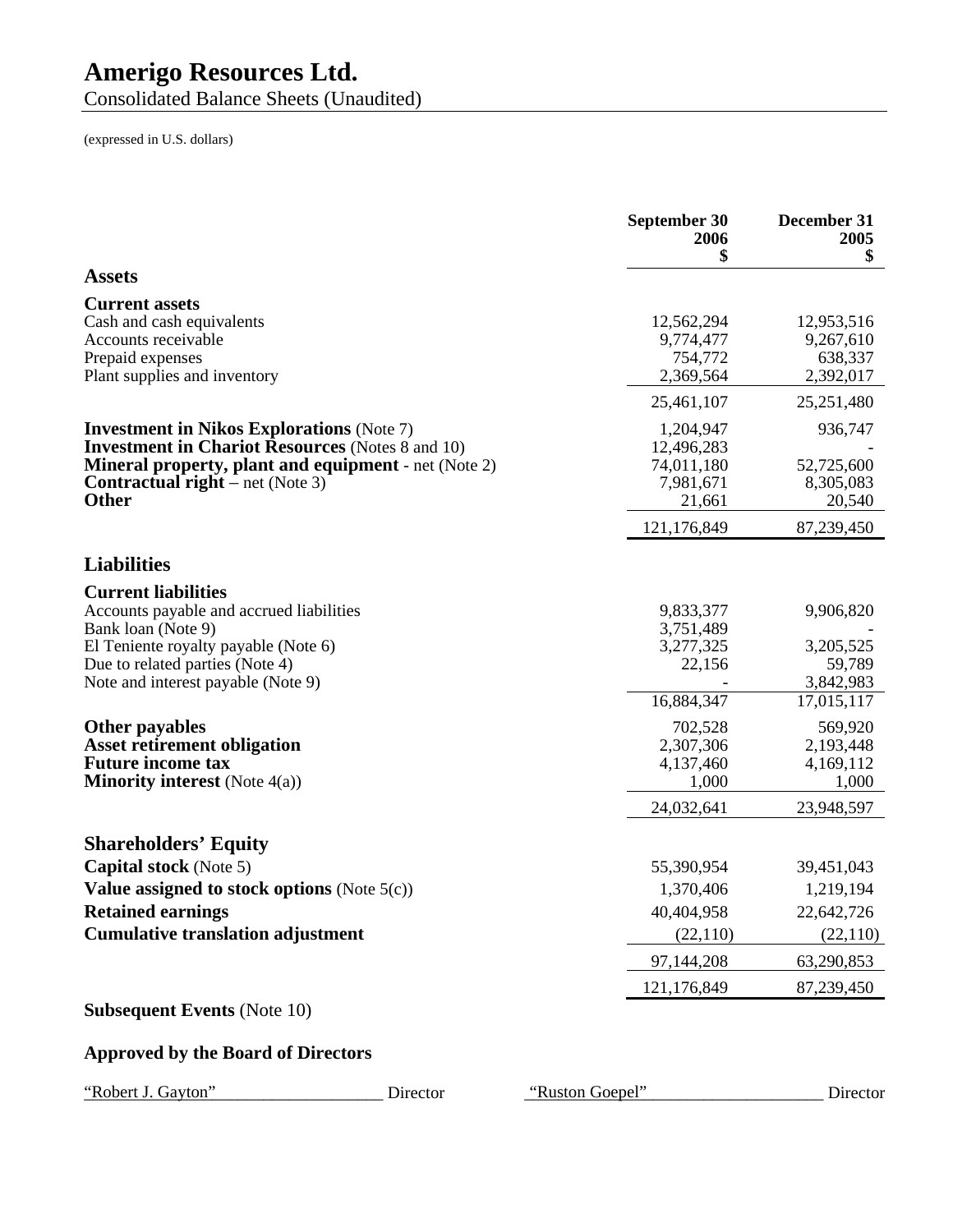Consolidated Statements of Operations (Unaudited)

|                                            | <b>Three months</b><br>ended<br>September 30, 2006 | <b>Three months</b><br>ended<br>September 30,<br>2005 | Nine months<br>ended<br>September 30,<br>2006 | Nine months<br>ended<br>September 30,<br>2005 |
|--------------------------------------------|----------------------------------------------------|-------------------------------------------------------|-----------------------------------------------|-----------------------------------------------|
|                                            | \$                                                 | \$                                                    | \$                                            | \$                                            |
| Revenue, net of smelter and refinery       |                                                    |                                                       |                                               |                                               |
| charges                                    | 19,739,861                                         | 15,788,460                                            | 62,109,700                                    | 36,786,879                                    |
| Other revenue                              |                                                    | 1,913,712                                             | 2,150,853                                     | 2,082,182                                     |
| <b>Total revenue</b>                       | 19,739,861                                         | 17,702,172                                            | 64,260,553                                    | 38,869,061                                    |
| <b>Costs</b>                               |                                                    |                                                       |                                               |                                               |
| Production costs                           | 5,863,091                                          | 6,440,386                                             | 21,256,317                                    | 15,448,714                                    |
| El Teniente royalty (Note 6)               | 3,271,047                                          | 2,294,314                                             | 9,342,746                                     | 5,457,070                                     |
| Administration                             | 318,970                                            | 277,335                                               | 962,593                                       | 771,827                                       |
| Depreciation and amortization              | 451,207                                            | 343,362                                               | 1,277,849                                     | 964,362                                       |
| Transportation                             | 151,245                                            | 158,794                                               | 538,557                                       | 478,095                                       |
| Stock-based compensation (Note 5(c))       | 55,938                                             |                                                       | 164,953                                       | 149,085                                       |
| Asset retirement accretion cost            | 39,684                                             | 37,087                                                | 113,859                                       | 106,409                                       |
| <b>Cost of sales</b>                       | 10,151,182                                         | 9,551,278                                             | 33,656,874                                    | 23,375,562                                    |
|                                            | 9,588,679                                          | 8,150,894                                             | 30,603,679                                    | 15,493,499                                    |
| <b>Other expenses</b>                      |                                                    |                                                       |                                               |                                               |
| Office and general expenses                | 241,462                                            | 37,270                                                | 461,994                                       | 131,416                                       |
| Salaries, management and professional fees | 228,619                                            | 117,530                                               | 858,726                                       | 465,284                                       |
| Stock-based compensation (Note 5(c))       | 187,633                                            | 40,329                                                | 494,440                                       | 396,004                                       |
| Interest expense                           | 131,723                                            | 70,945                                                | 254,545                                       | 429,530                                       |
| Insurance expense                          | 14,042                                             | 11,798                                                | 40,555                                        | 34,199                                        |
| Shareholder information                    | 8,277                                              | 4,637                                                 | 68,910                                        | 49,302                                        |
| Transfer agent and filing fees             | 7,461                                              | 5,769                                                 | 93,242                                        | 72,794                                        |
|                                            | 819,217                                            | 288,278                                               | 2,272,412                                     | 1,578,529                                     |
| Earnings before the undernoted items       | 8,769,462                                          | 7,862,616                                             | 28,331,267                                    | 13,914,970                                    |
| Foreign exchange gain                      | 619,399                                            | 1,098,029                                             | 1,081,381                                     | 1,694,631                                     |
| Interest income                            | 212,726                                            | 124,757                                               | 484,509                                       | 237,836                                       |
| Gain on settlement of debt (Note 9)        | 202,027                                            |                                                       | 202,027                                       |                                               |
| Other income                               | 28,917                                             | 11,250                                                | 75,815                                        | 39,970                                        |
| Gain on disposition of mineral properties  |                                                    |                                                       |                                               | 427,455                                       |
| Earnings before taxes & minority interest  | 9,832,531                                          | 9,096,652                                             | 30,174,999                                    | 16,314,862                                    |
| Income tax expense, net of tax recoveries  | 1,492,571                                          | 2,418,269                                             | 4,535,150                                     | 3,082,959                                     |
|                                            | 8,339,960                                          | 6,678,383                                             | 25,639,849                                    | 13,231,903                                    |
| <b>Minority interest</b> (Note $4(a)$ )    | 88,889                                             | 174,968                                               | 337,402                                       | 448,002                                       |
| Net earnings for the period                | 8,251,071                                          | 6,503,415                                             | 25,302,447                                    | 12,783,901                                    |
| Retained earnings - beginning of period    | 35,984,108                                         | 14,083,522                                            | 22,642,726                                    | 7,803,036                                     |
| Dividends (Note $5(d)$ )                   | (3,818,896)                                        | (3,152,777)                                           | (7,449,203)                                   | (3,152,777)                                   |
| Premium on purchase of share capital for   |                                                    |                                                       |                                               |                                               |
| cancellation (Note $5(b)$ )                | (11, 330)                                          |                                                       | (91, 017)                                     |                                               |
| Retained earnings - end of period          | 40,404,953                                         | 17,434,160                                            | 40,404,953                                    | 17,434,160                                    |
| Weighted average number of shares          |                                                    |                                                       |                                               |                                               |
| outstanding, basic                         | 94,084,192                                         | 85,927,137                                            | 92,065,066                                    | 76, 141, 711                                  |
| Weighted average number of shares          |                                                    |                                                       |                                               |                                               |
| outstanding, diluted                       | 95,067,057                                         | 88,423,387                                            | 93,047,931                                    | 88, 363, 402                                  |
| <b>Earnings per share</b>                  |                                                    |                                                       |                                               |                                               |
| <b>Basic</b>                               | 0.0877                                             | 0.0757                                                | 0.2748                                        | 0.1679                                        |
| Diluted                                    | 0.0868                                             | 0.0735                                                | 0.2719                                        | 0.1447                                        |
|                                            |                                                    |                                                       |                                               |                                               |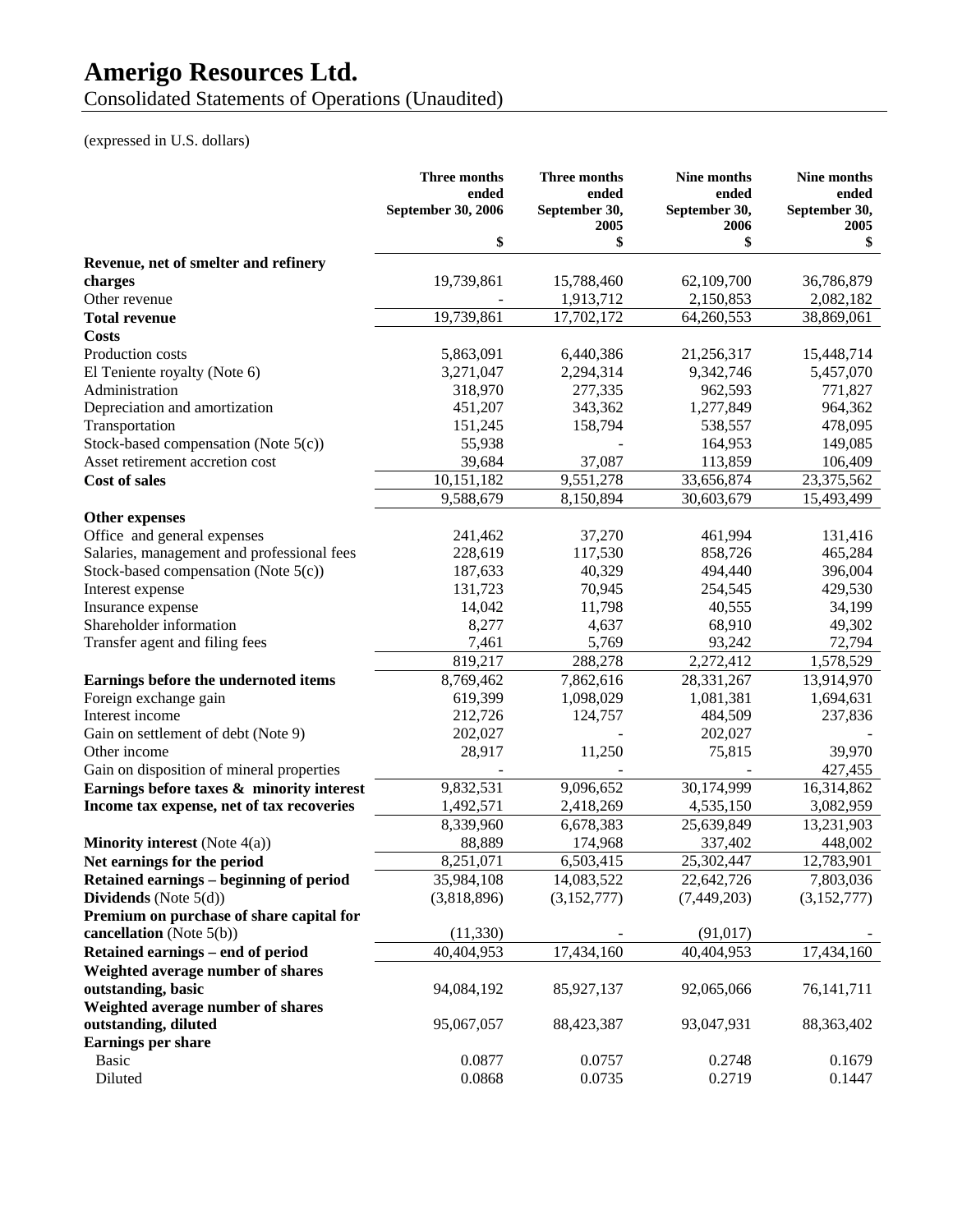Consolidated Statements of Cash Flow (Unaudited)

|                                                  | <b>Three months</b><br>ended<br>September 30,<br>2006<br>\$ | Three months<br>ended<br>September 30,<br>2005<br>\$ | <b>Nine months</b><br>ended<br>September 30,<br>2006<br>\$ | Nine months<br>ended<br>September 30,<br>2005<br>\$ |
|--------------------------------------------------|-------------------------------------------------------------|------------------------------------------------------|------------------------------------------------------------|-----------------------------------------------------|
|                                                  |                                                             |                                                      |                                                            |                                                     |
| <b>Cash flows from operating activities</b>      |                                                             |                                                      |                                                            |                                                     |
| Net earnings for the quarter                     | 8,251,071                                                   | 6,503,415                                            | 25,302,447                                                 | 12,783,901                                          |
| Items not affecting cash -                       |                                                             |                                                      |                                                            |                                                     |
| Depreciation and amortization                    | 451,207                                                     | 343,362                                              | 1,277,849                                                  | 964,362                                             |
| Stock-based compensation (Note $5(c)$ )          | 243,571                                                     | 40,329                                               | 659,393                                                    | 545,089                                             |
| Gain on settlement of debt (note 9)              | (202, 027)                                                  |                                                      | (202, 027)                                                 |                                                     |
| Asset retirement accretion cost                  | 39,684                                                      | 37,087                                               | 113,859                                                    | 106,409                                             |
| Income tax expense, net of (tax recoveries)      | (40, 722)                                                   | (34, 325)                                            | (182, 978)                                                 | 671,729                                             |
| Gain on disposition of mineral properties        |                                                             |                                                      |                                                            | (427, 455)                                          |
|                                                  | 8,742,784                                                   | 6,889,868                                            | 26,968,543                                                 | 14,644,035                                          |
| Changes in non-cash working capital              |                                                             |                                                      |                                                            |                                                     |
| Accounts receivable                              | 4,485,955                                                   | (3,805,728)                                          | (506, 867)                                                 | (7,008,887)                                         |
| Prepaid expenses                                 | 144,284                                                     | (145, 856)                                           | (116, 435)                                                 | (980, 325)                                          |
| Plant, supplies and inventory                    | (45, 622)                                                   | (459, 377)                                           | 22,453                                                     | (475, 037)                                          |
| Accounts payable                                 | (970, 831)                                                  | 4,291,232                                            | (73, 443)                                                  | 4,539,228                                           |
| Due to related parties                           | (23, 545)                                                   | (2,712)                                              | (37, 633)                                                  | 13,789                                              |
| El Teniente royalty payable                      | (205, 328)                                                  | 954,063                                              | 71,800                                                     | 999,059                                             |
| Note and interest payable (Note 9)               | (3,736,979)                                                 | 47,241                                               | (3,736,979)                                                | 395,741                                             |
| Net cash provided by operating activities        | 8,390,718                                                   | 7,768,731                                            | 22,591,439                                                 | 12,127,603                                          |
| <b>Cash flows from investing activities</b>      |                                                             |                                                      |                                                            |                                                     |
| Purchase of property, plant and equipment        | (9,946,500)                                                 | (8,197,486)                                          | (22, 563, 429)                                             | (17, 358, 459)                                      |
| Investment in Chariot Resources (Note 8)         | (1,170,263)                                                 |                                                      | (12, 496, 283)                                             |                                                     |
| Investment in Nikos Explorations (Note 7)        | (268,200)                                                   |                                                      | (268,200)                                                  |                                                     |
| Net cash used in investing activities            | (11, 384, 963)                                              | (8, 197, 486)                                        | (35,327,912)                                               | (17, 358, 459)                                      |
| <b>Cash flows from financing activities</b>      |                                                             |                                                      |                                                            |                                                     |
| Issuance of shares for cash – net of issue costs |                                                             | 354,091                                              | 15,479,972                                                 | 12,117,283                                          |
| Payment of dividends                             | (3,818,896)                                                 | (3,152,777)                                          | (7,449,203)                                                | (3,152,777)                                         |
| Other payables                                   | 86,479                                                      | 47,472                                               | 132,608                                                    | 83,078                                              |
| Proceeds from bank for short term debt           | 43,931                                                      |                                                      | 3,751,489                                                  |                                                     |
| Purchase of share capital for cancellation       | (18, 382)                                                   |                                                      | (139, 254)                                                 |                                                     |
| Net cash provided by (used in) financing         |                                                             |                                                      |                                                            |                                                     |
| activities                                       | (3,706,868)                                                 | (2,751,214)                                          | 11,775,612                                                 | 9,047,584                                           |
| Increase in cash and cash equivalents            |                                                             |                                                      |                                                            |                                                     |
| due to exchange rate changes                     | 299,191                                                     | 244,812                                              | 569,639                                                    | 166,292                                             |
| Net increase (decrease) in cash and              |                                                             |                                                      |                                                            |                                                     |
| cash equivalents                                 | (6,401,922)                                                 | (2,935,157)                                          | (391, 222)                                                 | 3,983,020                                           |
| Cash and cash equivalents -                      |                                                             |                                                      |                                                            |                                                     |
|                                                  |                                                             |                                                      |                                                            |                                                     |
| <b>Beginning of the period</b>                   | 18,964,216                                                  | 15,157,266                                           | 12,953,516                                                 | 8,239,089                                           |
| Cash and cash equivalents -                      |                                                             |                                                      |                                                            |                                                     |
| End of the period                                | 12,562,294                                                  | 12,222,109                                           | 12,562,294                                                 | 12,222,109                                          |
| Supplemental cash flow information               |                                                             |                                                      |                                                            |                                                     |
| Cash paid during the year for interest           | 606,153                                                     | 27,608                                               | 635,922                                                    | 37,111                                              |
| Cash paid during the year for income tax         | (6,618)                                                     | 13,137                                               | 3,329,207                                                  | 13,137                                              |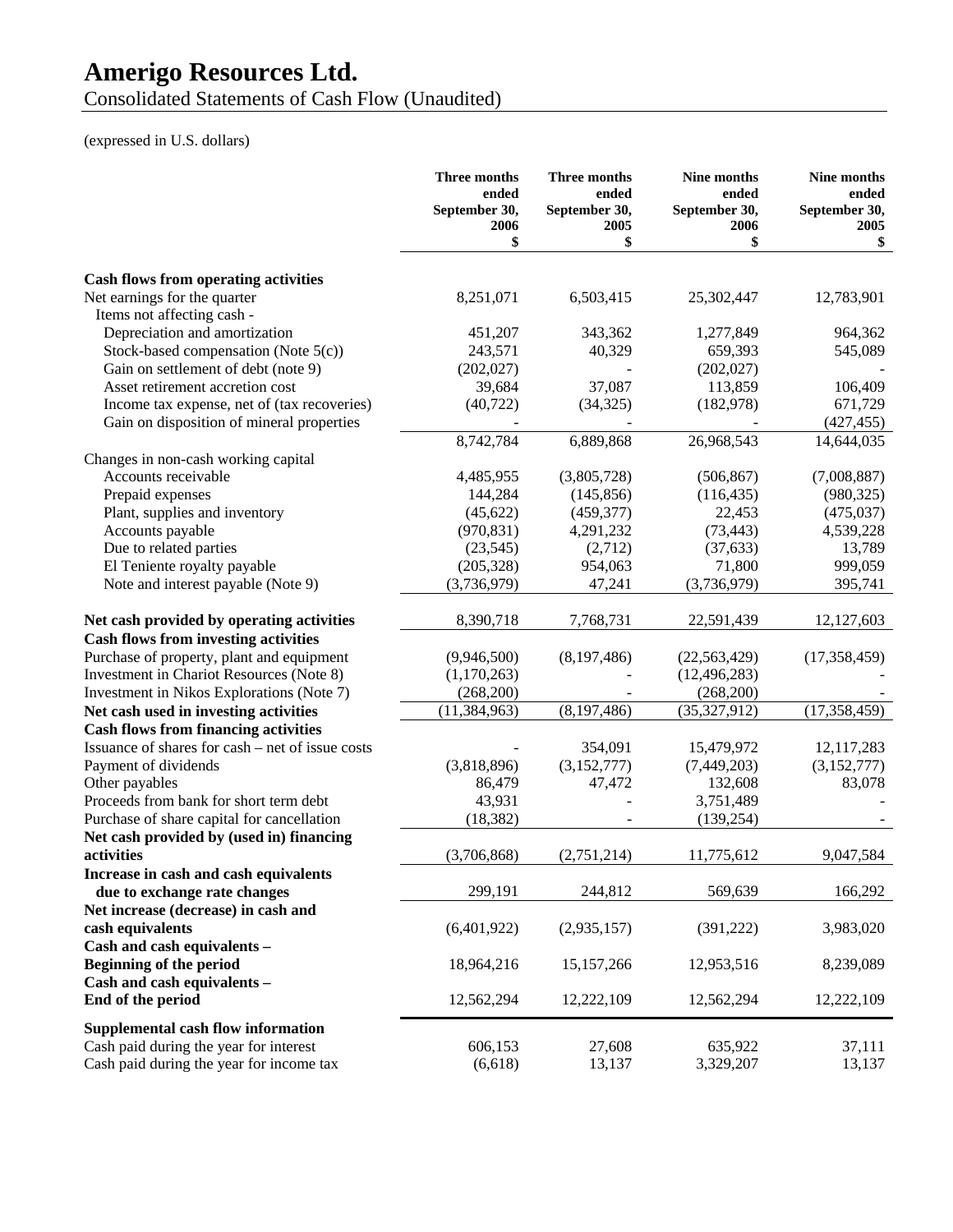Consolidated Statements of Shareholders' Equity (Unaudited)

|                                           | <b>Common shares</b> |            |                                    | <b>Value</b>                 |                                                              |                         |
|-------------------------------------------|----------------------|------------|------------------------------------|------------------------------|--------------------------------------------------------------|-------------------------|
|                                           | No. of shares        | Amount     | <b>Retained</b><br><b>Earnings</b> | assigned to<br>stock options | <b>Cumulative</b><br><b>Translation</b><br><b>Adjustment</b> | Shareholders'<br>equity |
|                                           |                      | $($ \$)    | \$)                                | $($)$                        | $($ \$ $)$                                                   | $($ \$)                 |
| Balance -                                 |                      |            |                                    |                              |                                                              |                         |
| Dec. 31, 2004                             | 65,195,071           | 26,891,142 | 7,803,036                          | 1,092,711                    | (22, 110)                                                    | 35,764,779              |
| Issue of shares                           |                      |            |                                    |                              |                                                              |                         |
| Exercise of warrants<br>Exercise of stock | 20,317,773           | 11,404,599 |                                    |                              |                                                              | 11,404,599              |
| options                                   | 713,000              | 736,696    |                                    |                              |                                                              | 736,696                 |
| Options granted                           |                      |            |                                    | 545,089                      |                                                              | 545,089                 |
| Transfer of value                         |                      |            |                                    |                              |                                                              |                         |
| on exercise of                            |                      |            |                                    |                              |                                                              |                         |
| stock options                             |                      | 418,606    |                                    | (418, 606)                   |                                                              |                         |
| Dividends paid<br>Net earnings            |                      |            | (3,152,777)                        |                              |                                                              | (3,152,777)             |
| for the period                            |                      |            | 17,992,467                         |                              |                                                              | 17,992,467              |
| Balance -<br>Dec 31, 2005                 | 86,225,844           | 39,451,043 | 22,642,726                         | 1,219,194                    | (22, 110)                                                    | 63,290,853              |
| Issue of shares                           |                      |            |                                    |                              |                                                              |                         |
| Brokered placement<br>Exercise of stock   | 7,000,000            | 14,554,274 |                                    |                              |                                                              | 14,554,274              |
| options                                   | 930,000              | 925,698    |                                    |                              |                                                              | 925,698                 |
| Shares repurchased                        | (83,400)             | (48,242)   | (91, 012)                          |                              |                                                              | (139, 254)              |
| Options granted                           |                      |            |                                    | 659,393                      |                                                              | 659,393                 |
| Transfer of value                         |                      |            |                                    |                              |                                                              |                         |
| on exercise of                            |                      |            |                                    |                              |                                                              |                         |
| stock options                             |                      | 508,181    |                                    | (508, 181)                   |                                                              |                         |
| Dividends paid                            |                      |            | (7,449,203)                        |                              |                                                              | (7,449,203)             |
| Net earnings                              |                      |            |                                    |                              |                                                              |                         |
| for the period                            |                      |            | 25,302,447                         |                              |                                                              | 25,302,447              |
| Balance -                                 |                      |            |                                    |                              |                                                              |                         |
| September 30, 2006                        | 94,072,444           | 55,390,954 | 40,404,958                         | 1,370,406                    | (22, 110)                                                    | 97,144,208              |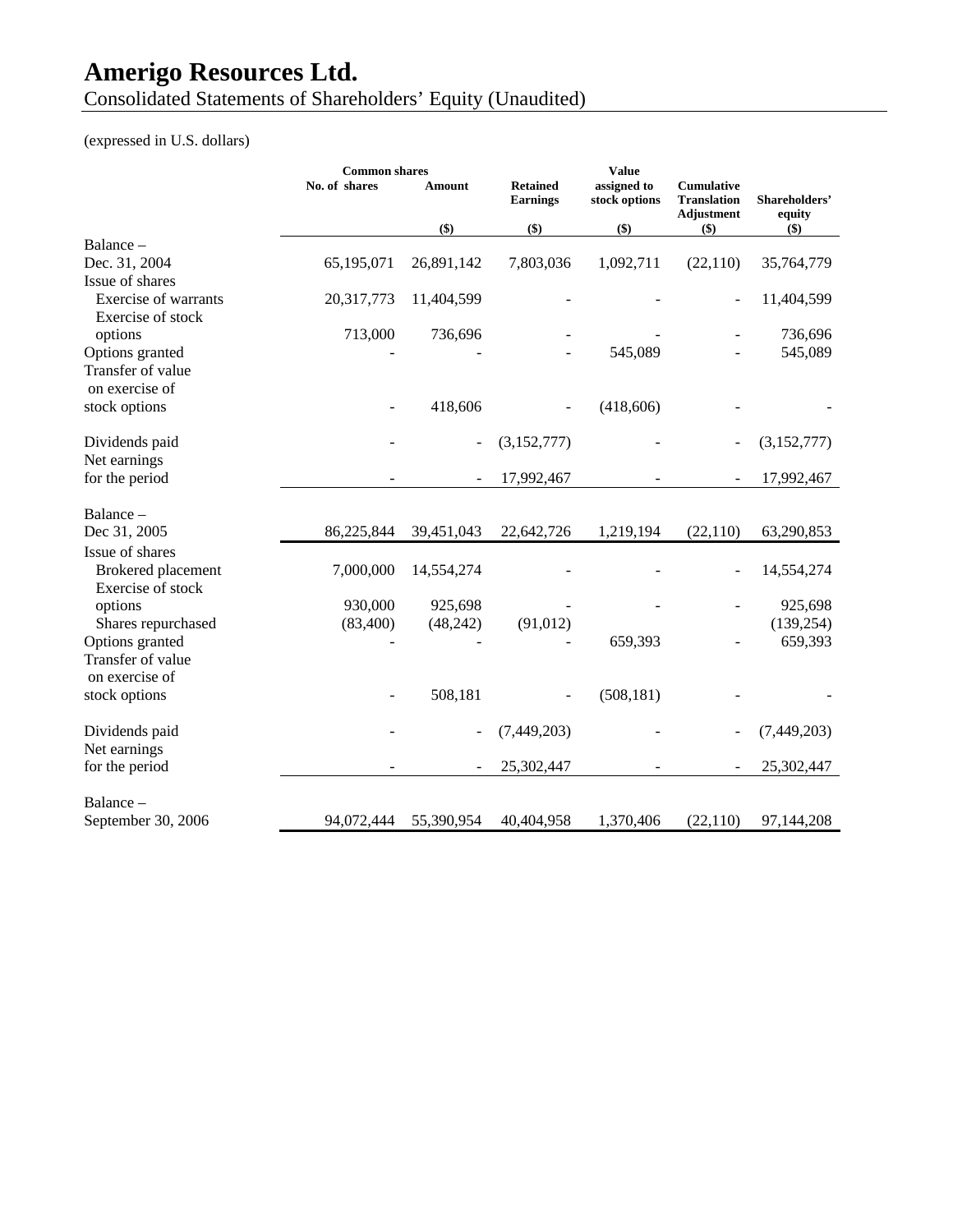#### **1 Significant accounting policies**

The financial statements of Amerigo Resources Ltd. ("Amerigo") together with its subsidiaries (collectively, the "Company") have been prepared in accordance with Canadian Generally Accepted Accounting Principles for interim financial statements and therefore do not include all of the information and notes required for annual financial statements. These interim financial statements and notes thereto should be read in conjunction with Amerigo's audited financial statements for the year ended December 31, 2005.

Certain comparative figures have been reclassified to conform to the basis of presentation adopted in the current period.

#### **2 Mineral property, plant and equipment**

|                                          | September 30,<br>2006<br>\$ | December 31,<br>2005 |
|------------------------------------------|-----------------------------|----------------------|
| Plant and infrastructure                 | 24,224,921                  | 24,224,921           |
| Machinery and equipment and other assets | 53,425,069                  | 30,861,640           |
|                                          | 77,649,990                  | 55,086,561           |
| Accumulated depreciation                 | (3,638,810)                 | (2,360,961)          |
|                                          | 74,011,180                  | 52,725,600           |

#### **3 Contractual right**

At the time of the acquisition of Minera Valle Central S.A. ("MVC"), a producer of copper and molybdenum concentrates with operations in Chile, Amerigo assigned the excess of the purchase price over the fair value of the tangible assets acquired to the MVC and Codelco contract for the processing of tailings from the El Teniente mine. The value of this contractual right was determined to be \$8,029,185. A future income tax liability of \$1,364,961 was recorded in connection with the contractual right at which time the value of the right was increased to \$9,394,146. The contractual right and the associated future income tax liability are amortized using the units of production method.

|                          | September 30,<br>2006 | December 31,<br>2005 |
|--------------------------|-----------------------|----------------------|
| Contractual right        | 9,394,146             | 9,394,146            |
| Accumulated amortization | (1,412,475)           | (1,089,063)          |
|                          | 7,981,671             | 8,305,083            |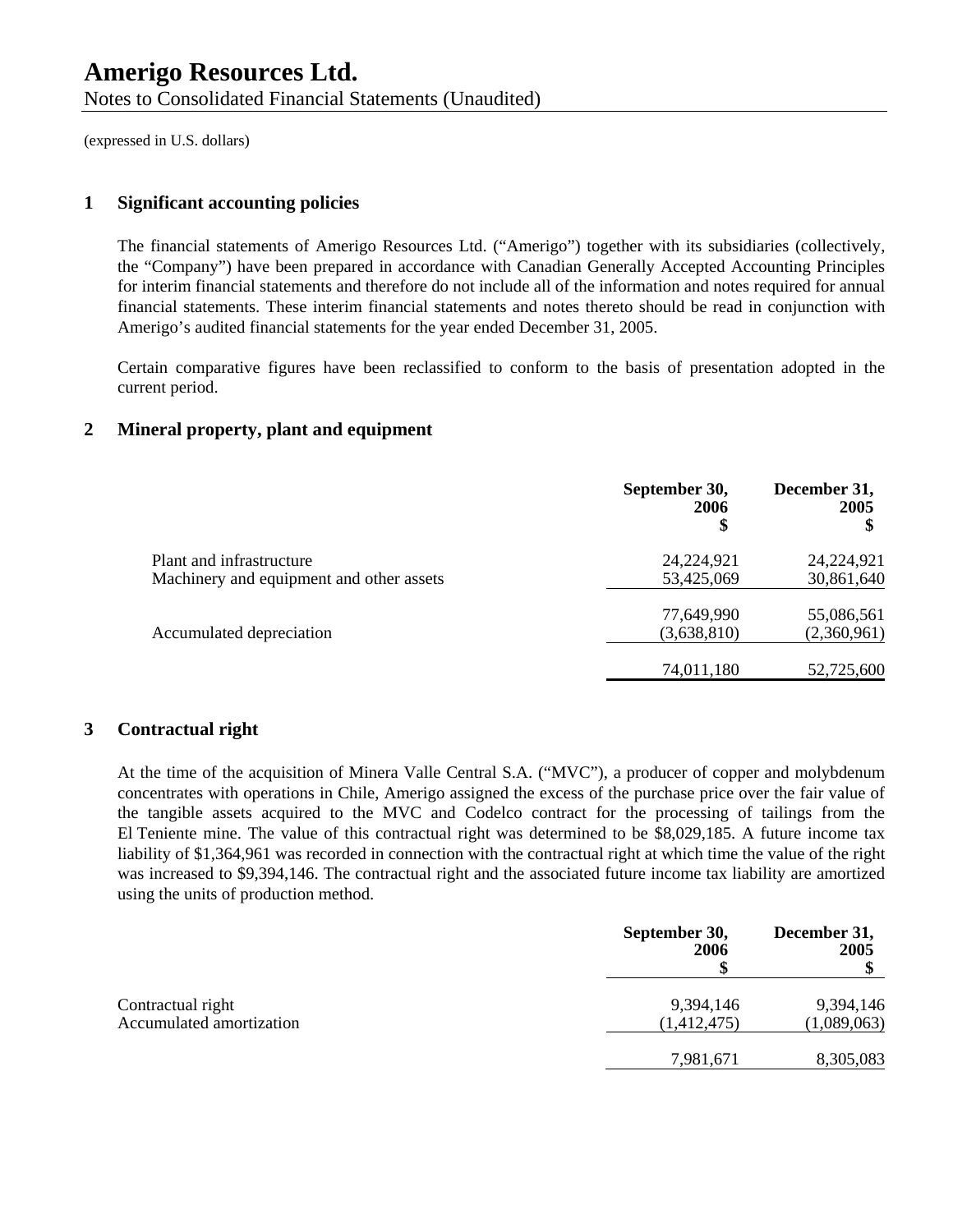Notes to Consolidated Financial Statements (Unaudited)

(expressed in U.S. dollars)

#### **4 Related party transactions**

a) Minority Interest

Amerigo holds its interest in MVC through its subsidiary Amerigo International Holdings Corp. ("Amerigo International"). Amerigo International is controlled by Amerigo and is a wholly-owned subsidiary, except for certain outstanding Class A shares which are shown on Amerigo's Balance Sheet as Minority Interest at their book value of \$1,000. The Class A shares are owned indirectly by a director and associates of two of the directors of Amerigo.

The holders of the Class A shares are not entitled to any dividend or to other participation in the profits of Amerigo International, except for a total royalty dividend calculated as follows:

- \$0.01 for each pound of copper equivalent produced by MVC or any successor entity to MVC if the price of copper is under \$0.80, or
- \$0.015 for each pound of copper equivalent produced by MVC or any successor entity to MVC if the price of copper is \$0.80 or more.

During the nine months ended September 30, 2006, royalty dividends totalling \$337,402 were paid or accrued to the Amerigo International Class A shareholders on the basis described above. Royalty dividends are shown as Minority Interest in the Consolidated Statement of Operations. At September 30, 2006, \$22,156 of this amount was payable.

#### b) Directors fees and remuneration to officers

During the nine months ended September 30, 2006, the Company paid or accrued \$523,228 in fees to companies associated with certain directors and officers of Amerigo. Included in these fees are bonus payments of \$210,804 to senior management. In the same period, Amerigo paid or accrued \$96,188 in directors' fees to independent directors. Directors' fees and remuneration to officers are categorized as Salaries, Management and Professional Fees in Amerigo's consolidated financial statements.

c) At September 30, 2006 one of Amerigo's officers acted as an officer and another as a director of Nikos Explorations Ltd. ("Nikos"), a company in which Amerigo holds a substantial shareholding.

#### **5 Capital stock**

Authorized – Unlimited common shares without par value.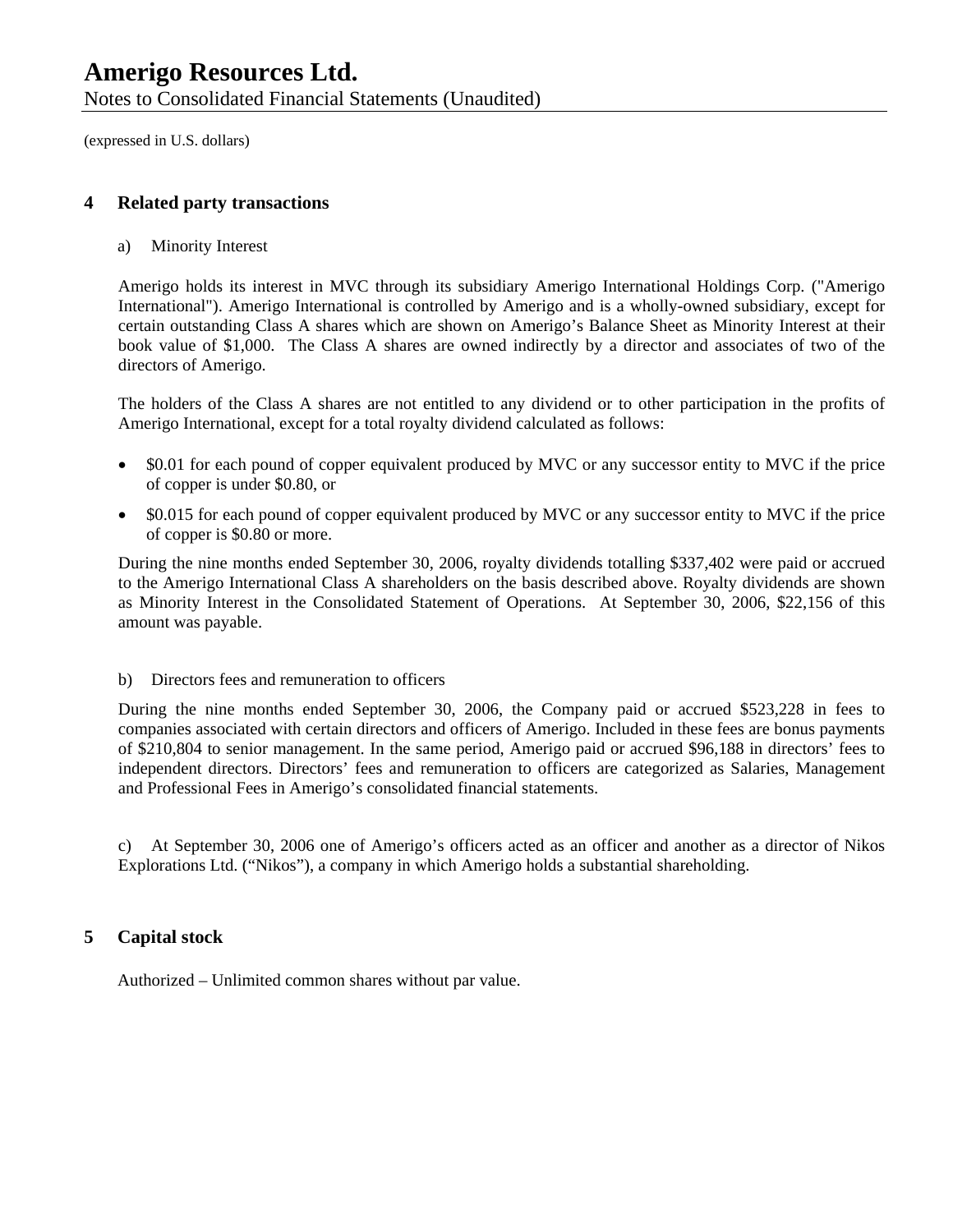#### **a) Summary of capital stock issued in the period**

On March 17, 2006, Amerigo issued 7,000,000 common shares at the price of Cdn\$2.60 per share by way of a bought deal offering under a short form prospectus to raise gross proceeds, before expenses and underwriters' fees, of Cdn\$18,200,000 (\$15,763,020). In connection with the financing, Amerigo incurred share issuance costs of \$1,208,746. The net proceeds from this offering of \$14,554,274 are being used to fund ongoing corporate development and for general corporate purposes.

During the nine months ended September 30, 2006, Amerigo received \$925,698 from the exercise of 930,000 stock options at exercise prices ranging from Cdn\$0.36 to Cdn\$1.77 per stock option.

#### **b) Purchase of shares for cancellation**

Under the terms of a normal course issuer bid through the facilities of the Toronto Stock Exchange ("TSX"), Amerigo is entitled to purchase for cancellation up to 7,845,154 of its common shares during the one-year period ending on November 13, 2006. During the nine months ended September 30, 2006, Amerigo purchased and cancelled 83,400 shares at a total cost of \$139,254. The premium on the purchase of shares for cancellation amounted to \$91,012 and was applied against Retained Earnings.

#### **c) Stock options**

#### **Stock option plan**

Amerigo established a stock option plan (the "Plan") on April 2, 2003, which was amended on June 20, 2006 at Amerigo's annual general meeting. Amerigo's Board of Directors (the "Board") administers the Plan, whereby it may from time to time grant options to purchase common shares of Amerigo to directors, officers, key employees and certain other persons who provide services to the Company. In accordance with the current terms and provisions of the Plan, the maximum aggregate number of common shares issuable under the Plan must not exceed 10% of Amerigo's issued and outstanding common shares at the date of any grant and the aggregate number of common shares reserved for issuance to any one person under the Plan in any 12-month period must not exceed 5% of Amerigo's outstanding common shares, on a non-diluted basis. The exercise price of an option is determined by the Board and shall be no less than the closing price of Amerigo's common shares on the TSX on the day preceding the date of grant, less the maximum discount permitted by the policies of the TSX, subject to the minimum exercise price per common share permitted by the TSX. Options must be exercised within a five-year period from the date of grant. Vesting periods are determined by the Board.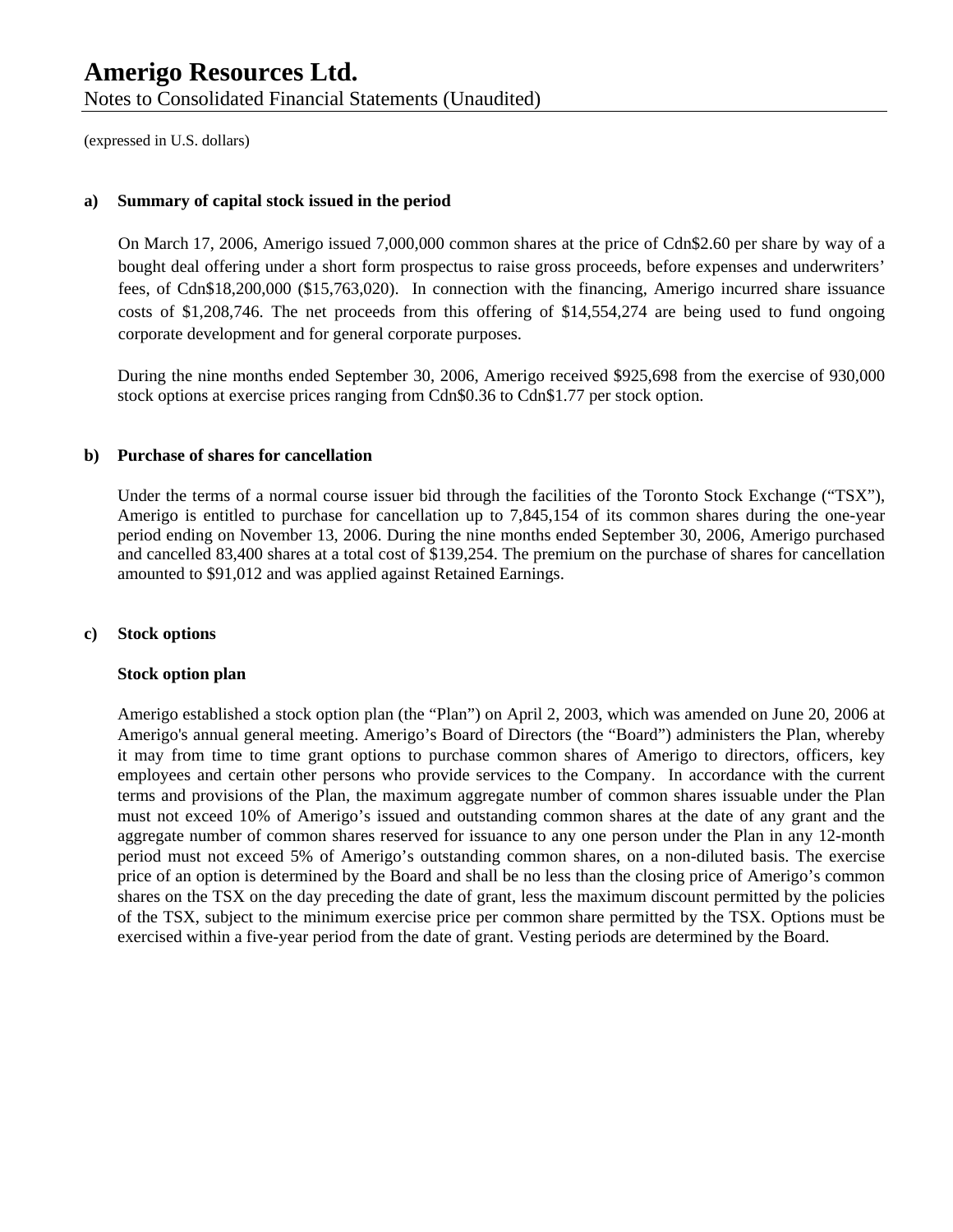A summary of Amerigo's stock options at September 30, 2006 and December 31, 2005 and the changes for the nine and twelve month periods ending on those dates is presented below:

|                                                   |                                     | Nine months ended<br><b>September 30, 2006</b>    |                                     | <b>Twelve months ended</b><br><b>December 31, 2005</b> |
|---------------------------------------------------|-------------------------------------|---------------------------------------------------|-------------------------------------|--------------------------------------------------------|
|                                                   | Outstanding<br>options              | Weighted<br>average<br>exercise<br>price<br>Cdn\$ | Outstanding<br>options              | Weighted<br>average<br>exercise<br>price<br>Cdn\$      |
| Balance – start of period<br>Granted<br>Exercised | 2,297,000<br>1,535,000<br>(930,000) | 1.39<br>2.67<br>1.15                              | 1,675,000<br>1,335,000<br>(713,000) | 1.14<br>1.62<br>1.24                                   |
| Balance – end of period                           | 2,902,000                           | 2.14                                              | 2,297,000                           | 1.39                                                   |

On February 21, 2006 Amerigo granted stock options to purchase an aggregate of 1,335,000 common shares to directors, officers and employees of the Company, with an exercise price of Cdn\$2.71 per share, expiring on February 21, 2011. The options vest in four equal quarterly instalments, on March 31, September 30, September 30 and December 31, 2006. For the options vested on March 31, June 30 and September 30, 2006, Amerigo recorded a stock-based compensation expense of \$629,186, of which \$164,953 was charged to Costs as the options were granted to MVC employees and \$464,233 was charged to Other Income and Expenses.

On August 4, 2006 Amerigo granted stock options to purchase an aggregate of 200,000 common shares to a consultant and an officer of the Company, with an exercise price of Cdn\$2.43 per share, expiring on August 4, 2011. The options vest in four equal quarterly instalments, on September 30, 2006, December 31, 2006, March 31, 2007 and June 30, 2007. For the options vested on September 30, 2006, Amerigo recorded a stock-based compensation expense of \$30,207, charged to Other Income and Expenses

#### **Value assigned to stock options**

|                                                                   | <b>September 30, 2006</b> | <b>December 31, 2005</b> |
|-------------------------------------------------------------------|---------------------------|--------------------------|
| Balance – beginning of period                                     | 1,219,194                 | 1,092,711                |
| Options granted<br>Transfer to capital stock on exercise of stock | 659,393                   | 545,089                  |
| options                                                           | (508, 181)                | (418,606)                |
| Balance – end of period                                           | 1,370,406                 | 1,219,194                |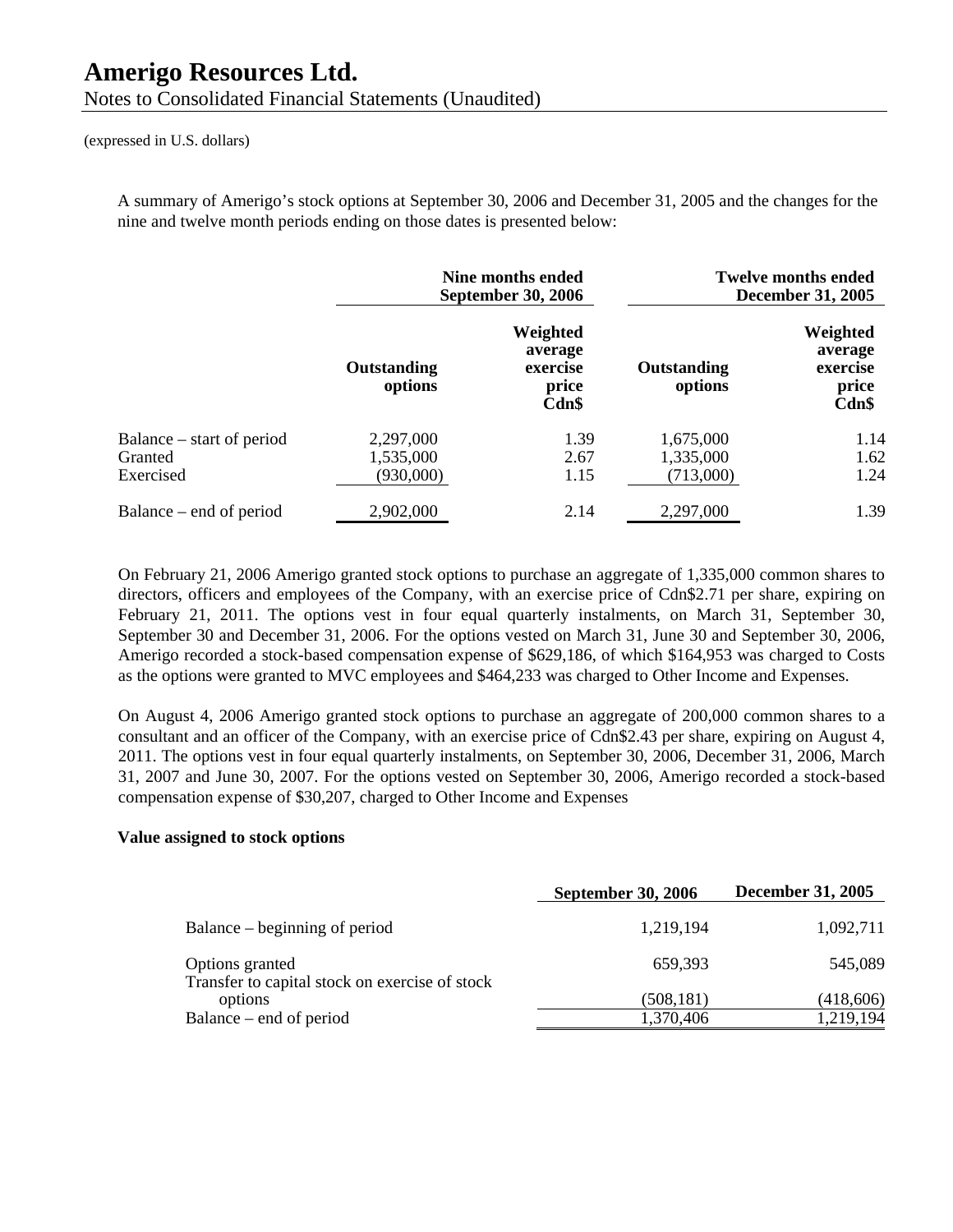The Company estimated that the weighted average fair value of the options granted in August 2006 was Cdn\$0.67 per option by using the Black-Scholes Option Pricing Model with the following weighted average assumptions:

| Expected dividend yield         | 3.7%    |
|---------------------------------|---------|
| Expected stock price volatility | 37.1%   |
| Risk-free interest rate         | 4.19%   |
| Expected life of options        | 5 years |

The Company estimated that the weighted average fair value of the options granted in February 2006 was Cdn\$0.71 per option by using the Black-Scholes Option Pricing Model with the following weighted average assumptions:

| Expected dividend yield         | 3.3%    |
|---------------------------------|---------|
| Expected stock price volatility | 33.1%   |
| Risk-free interest rate         | 4.05%   |
| Expected life of options        | 5 years |

The Company estimated that the weighted average fair value of the options granted in August 2005 was \$0.27 per option by using the Black-Scholes Option Pricing Model with the following weighted average assumptions:

| Expected dividend yield         | 5.1%    |
|---------------------------------|---------|
| Expected stock price volatility | 30.7%   |
| Risk-free interest rate         | 3.4%    |
| Expected life of options        | 5 years |

The Company estimated that the weighted average fair value of the options granted in January 2005 was \$0.43 per option by using the Black-Scholes Option Pricing Model with the following weighted average assumptions:

| Expected dividend yield         | $0\%$   |
|---------------------------------|---------|
| Expected stock price volatility | 29.3%   |
| Risk-free interest rate         | 3.08%   |
| Expected life of options        | 5 years |

The following stock options were exercisable as at September 30, 2006:

| <b>Range of</b><br>exercise<br>prices<br>Cdn\$ | <b>Number</b><br>exercisable | Weighted<br>average<br>remaining<br>contractual life | Weighted<br>average exercise<br>price<br>Cdn\$ |
|------------------------------------------------|------------------------------|------------------------------------------------------|------------------------------------------------|
| 1.23 to 2.71                                   | 2,418,250                    | 3.55 years                                           | 2.05                                           |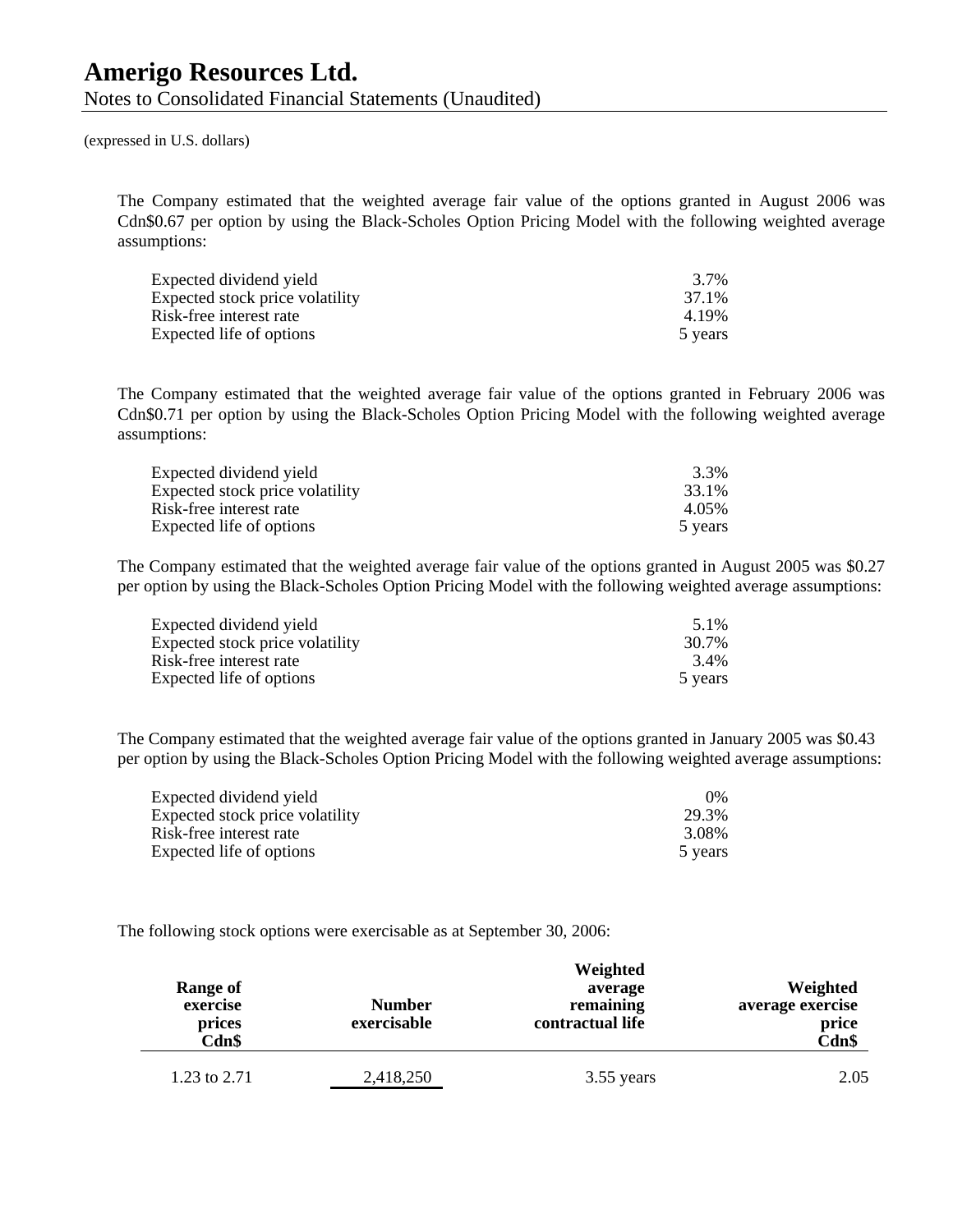Notes to Consolidated Financial Statements (Unaudited)

(expressed in U.S. dollars)

#### **d) Dividends**

In accordance with its stated dividend policy, on February 14, 2006 Amerigo declared a semi-annual dividend of Cdn\$0.045 per share payable to shareholders of record as of March 31, 2006, for a total of \$3,630,307 paid on April 7, 2006; on July 31, 2006 Amerigo declared a second semi-annual dividend of Cdn\$0.045 per share payable to shareholders of record as of August 18, 2006, for a total of \$3,818,896 paid on September 1, 2006.

#### **6 El Teniente Royalty**

MVC has a contract with Codelco through at least 2021 to process the tailings from the El Teniente mine in Chile. MVC pays a royalty to Codelco – El Teniente on copper produced by MVC. The amount of the royalty is determined pursuant to a formula that considers both the price of copper and the copper content in the tailings. No royalties are payable if the copper price is below \$0.80 per pound (for copper content in tailings between 0.09% and 0.1499%); if the copper price is between \$0.80 and \$0.95 the royalty varies on a sliding scale from 0 to 10%; if the copper price is between \$0.95 and \$1.30 the royalty is 10%; and if the copper price is \$1.30 or higher, a maximum royalty of 13.5% is payable.

Royalty payments for copper production are calculated using the average LME price for copper for the third month following delivery, and invoiced by Codelco - El Teniente on a monthly basis within 30 days of the end of the third month following the month of delivery of the tailings; payment to Codelco - El Teniente is made within 10 days of receipt of invoices. Accordingly, royalties payable to Codelco - El Teniente are classified as current liabilities. Adjustments to the El Teniente royalty are recorded on a monthly basis for changes in copper deliveries during the settlement period.

As agreed with Codelco-El Teniente, as of January 1, 2006 the same royalty described in the preceding paragraphs applies to copper extracted from Colihues, except for amounts calculated using half the volume of tailings extracted from Colihues, at an assumed copper grade of 0.32% and an assumed recovery rate of 40%. For these amounts the royalty to Codelco – El Teniente is calculated on a sliding scale from 3% if the copper price is below \$0.80 per pound to a maximum of 15% if the copper price is at \$1.35 per pound or higher.

MVC also pays to Codelco - El Teniente a royalty of 10% of MVC's net revenue received from the sale of molybdenum concentrates.

#### **7 Investment in Nikos Explorations**

On August 18, 2006, Amerigo acquired 1.7 million units of Nikos Explorations at a cost of \$268,200. Each unit is comprised of one common share and one warrant entitling Amerigo to purchase an additional share of Nikos at a price of Cdn\$0.25 per share until August 18, 2008. At September 30, 2006 Amerigo held 11,666,667 common shares and 1,666,667 warrants of Nikos, which collectively represent approximately 26% of Nikos's issued and outstanding share capital (including the common shares issuable on the exercise of the warrants).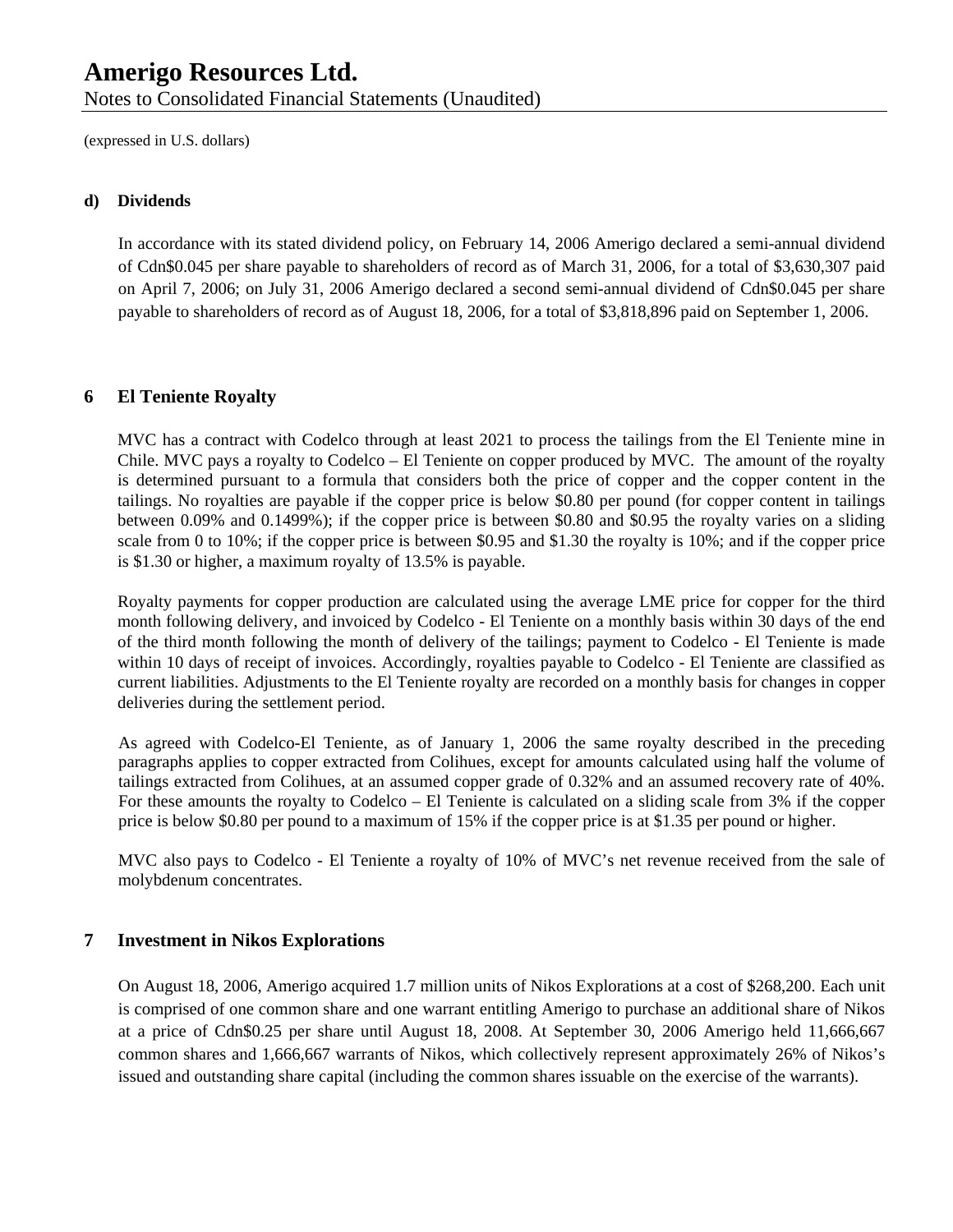At September 30, 2006, Nikos's common share closing price was Cdn\$0.305per share. The investment in Nikos is accounted for under the equity method.

#### **8 Investment in Chariot Resources**

On February 10, 2006, Amerigo acquired for investment purposes 25.6 million common shares and 11,532,000 share purchase warrants (the "Chariot Warrants") of Chariot Resources Limited ("Chariot"), an issuer listed on the TSX that is currently developing the Marcona copper project in Peru. Each of the Chariot Warrants entitles Amerigo to purchase an additional common share of Chariot at a price of Cdn\$0.35 per share until December 22, 2006. Amerigo has also made subsequent purchases of Chariot shares. At September 30, 2006, Amerigo held 31,812,500 common shares of Chariot and 11,532,000 Chariot Warrants, which collectively represent approximately 18% of Chariot's issued and outstanding share capital (including the common shares issuable on the exercise of the Chariot Warrants). At September 30, 2006, Chariot's common share closing price was Cdn\$0.52 per share. The investment in Chariot is valued at cost, which does not exceed its market value.

#### **9 Current debt**

On April 26, 2006 the Company obtained a short-term loan of Chilean Pesos \$2,000,000,000 (approximately \$4,000,000) on favourable terms from a Chilean bank. These funds were used to finance timing differences between accounts receivable and accounts payable. The Company intends to repay this loan in full in December 2006.

On July 6, 2006, the Company paid in cash a \$3,400,000 note and accrued interest of \$539,006, due in connection with the acquisition of MVC. The Company negotiated a 5% discount on the principal and interest of the note, resulting in a \$202,027 gain realized on settlement of the debt.

#### **10 Subsequent Events**

a) On October 3, 2006, Amerigo acquired a further 2,149,000 common shares of Chariot, increasing its shareholding in Chariot to 33,961,500 common shares and 11,532,000 share purchase warrants of Chariot, representing approximately 19% of Chariot's issued and outstanding common shares (assuming the exercise of outstanding warrants).